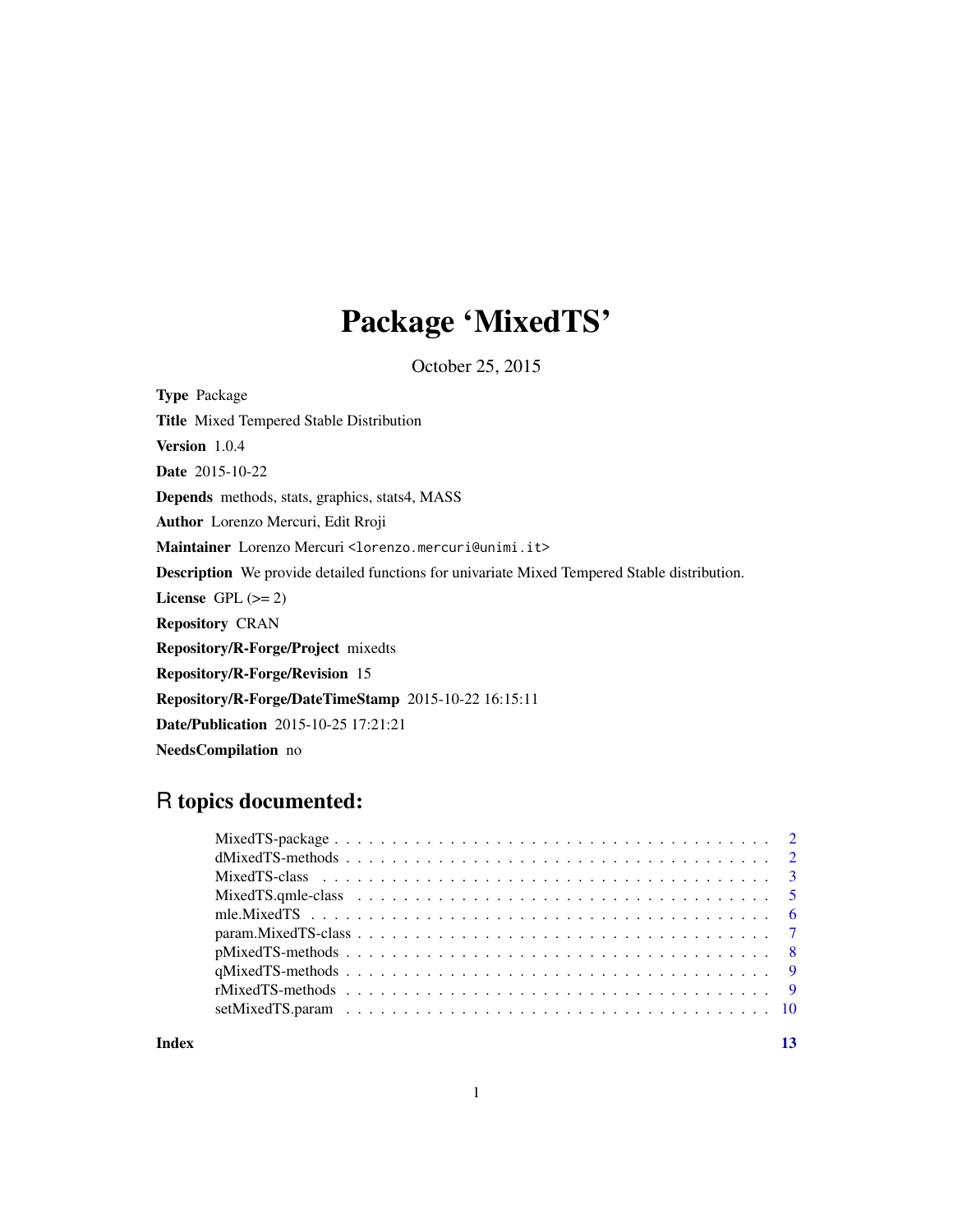<span id="page-1-0"></span>

#### Description

This package provides detailed functions for univariate Mixed Tempered Stable distribution distribution with Gamma density. This distribution encompasses, Variance Gamma and Symmetric Geo-Stable as special cases. The package contains routine for mle estimation, for the computation of density, probability, quantile and random numbers

#### Details

| Package: | MixedTS    |
|----------|------------|
| Type:    | Package    |
| License: | $GPL (=2)$ |

#### Author(s)

Lorenzo Mercuri, Edit Rroji

Maintainer: Lorenzo Mercuri <lorenzo.mercuri@unimi.it>

#### References

Barndorff-Nielsen,O.E., Kent,J. and Sorensen, M. (1982): Normal variance-mean mixtures and zdistributions, *International Statistical Review*, 50, 145-159.

Kuchler, U. and Tappe, S. (2014): Exponential stockmodels driven by tempered stable processes. *Journal of Econometrics*,181 (1), 53-63.

Madan, D.B. and Seneta E. (1990): The variance gamma (V.G.) model for share market returns, *Journal of Business*, 63, 511-524

Rroji, E and Mercuri, L.(2014): Mixed Tempered Stable distribution *UNIMI-Research Papers in Economics, Business, and Statistics*, 64.

<span id="page-1-1"></span>dMixedTS-methods *Density of Mixed Tempered Stable distribution*

#### Description

This Method returns the density of a Mixed Tempered Stable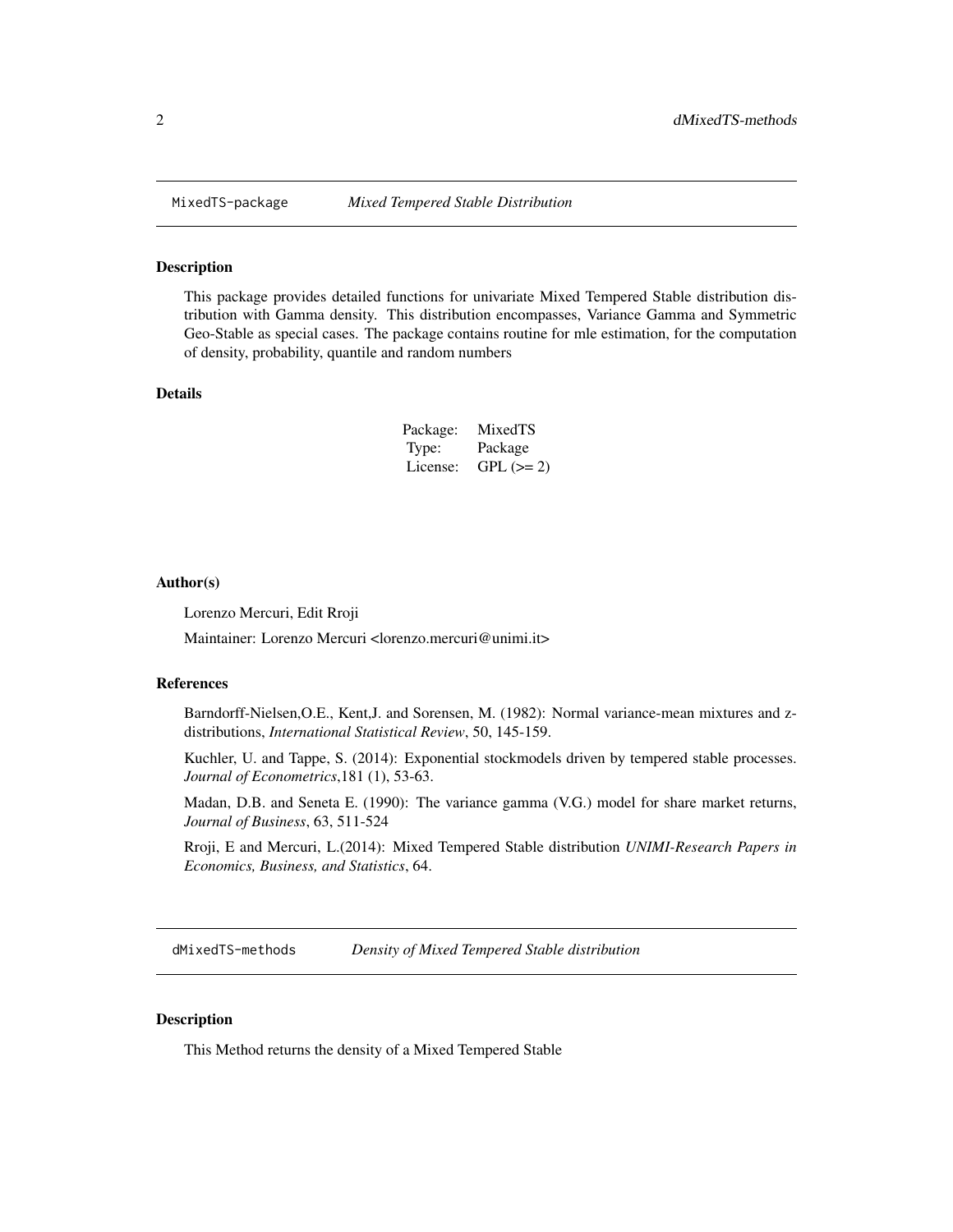#### <span id="page-2-0"></span>MixedTS-class 3

#### Methods

 $signature(object = "param.MixedTS", x = numeric(), setSup=NULL,setInf=NULL,N=2^10)$ This method returns an object of class MixedTS where the slot dens contains the value of the density evaluated on the x. setSup and setInf are used to choose + infinity and - infinty. N is the number of point used for discretization in fft algorithm.

#### Examples

```
# First Example
```
# Density of MixedTS with Gamma

```
ParamEx1<-setMixedTS.param(mu0=0, mu=0, sigma=0.4, a=1.5,
                           alpha=0.8, lambda_p=4, lambda_m=1,
                           Mixing="Gamma")
```
# support

```
x<-seq(-3,1,length=100)
```

```
dens1<-dMixedTS(x=x,object=ParamEx1,setSup=10,setInf=-10,N=2^7)
```
plot(dens1)

# Density of MixedTS with IG

Mix<-"User"

```
logmgf<-("lamb/mu1*(1-sqrt(1-2*mu1^2/lamb*u))")
```

```
parMix<-list(lamb=1,mu1=1)
```

```
ParamEx2<-setMixedTS.param(mu0=0, mu=0, sigma=0.4, a=logmgf,
                           alpha=0.8, lambda_p=4, lambda_m=1,
                           Mixing=Mix,paramMixing=parMix)
```
x<-seq(-3,1,length=100)

```
dens2<-dMixedTS(x=x,object=ParamEx2,setSup=10,setInf=-10,N=2^7)
```
plot(dens2)

<span id="page-2-1"></span>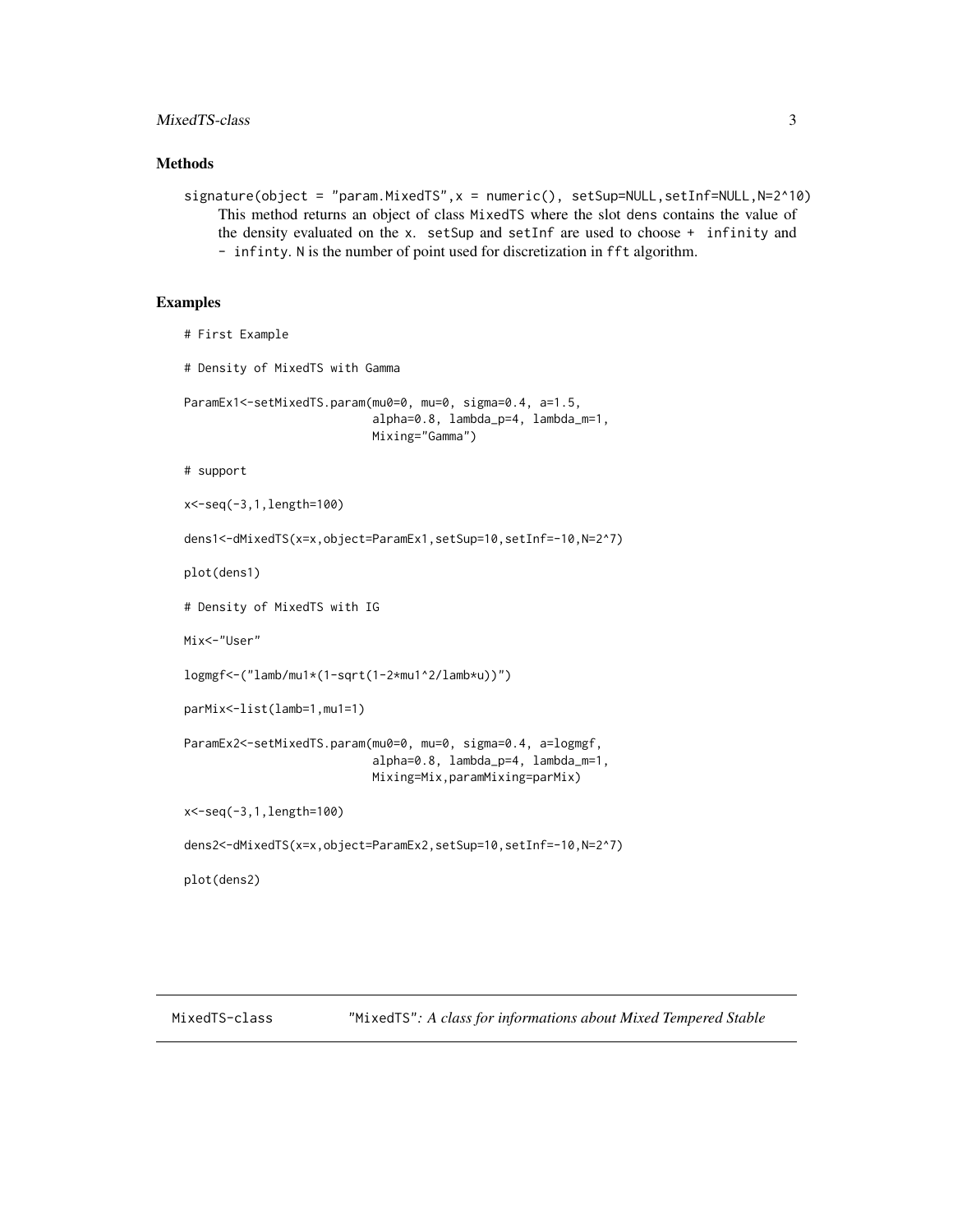#### <span id="page-3-0"></span>Description

Mathematical description of the Mixed Tempered Stable distribution.

This class inherits from the class param.MixedTS and is a superclass for MixedTS.qmle-class.

#### Objects from the Class

This object is built by the following methods:

dMixedTS, pMixedTS, qMixedTS, rMixedTS.

#### **Slots**

- Data: Object of class "numeric" containing a random number. This slot is filled when the method rMixedTS is used.
- dens: Object of class "numeric" that contains the density of the MixedTS. This slot is filled by dMixedTS.
- prob: Object of class "numeric" that contains the probability of the MixedTS. This slot is filled by pMixedTS and pMixedTS.
- xMixedTS: Object of class "numeric" that contains the support for the density and probability.
- quantile: Object of class "logical". If TRUE the object is built by the method qMixedTS. If FALSE the object is built by the method qMixedTS.

mu0: Object of class "numeric". See param.MixedTS.

mu: Object of class "numeric". See param.MixedTS.

sigma: Object of class "numeric". See param.MixedTS.

a: Object of class "vector". See param.MixedTS.

alpha: Object of class "numeric". See param.MixedTS.

lambda\_p: Object of class "numeric". See param.MixedTS.

lambda\_m: Object of class "numeric". See param.MixedTS.

Mixing: Object of class "character". See param.MixedTS.

paramMixing: Object of class "list". See param.MixedTS.

MixingLogMGF: Object of class "OptionalFunction". See param.MixedTS.

#### Extends

Class ["param.MixedTS"](#page-6-1), directly.

#### Methods

plot signature( $x = "MixedTS", ...)$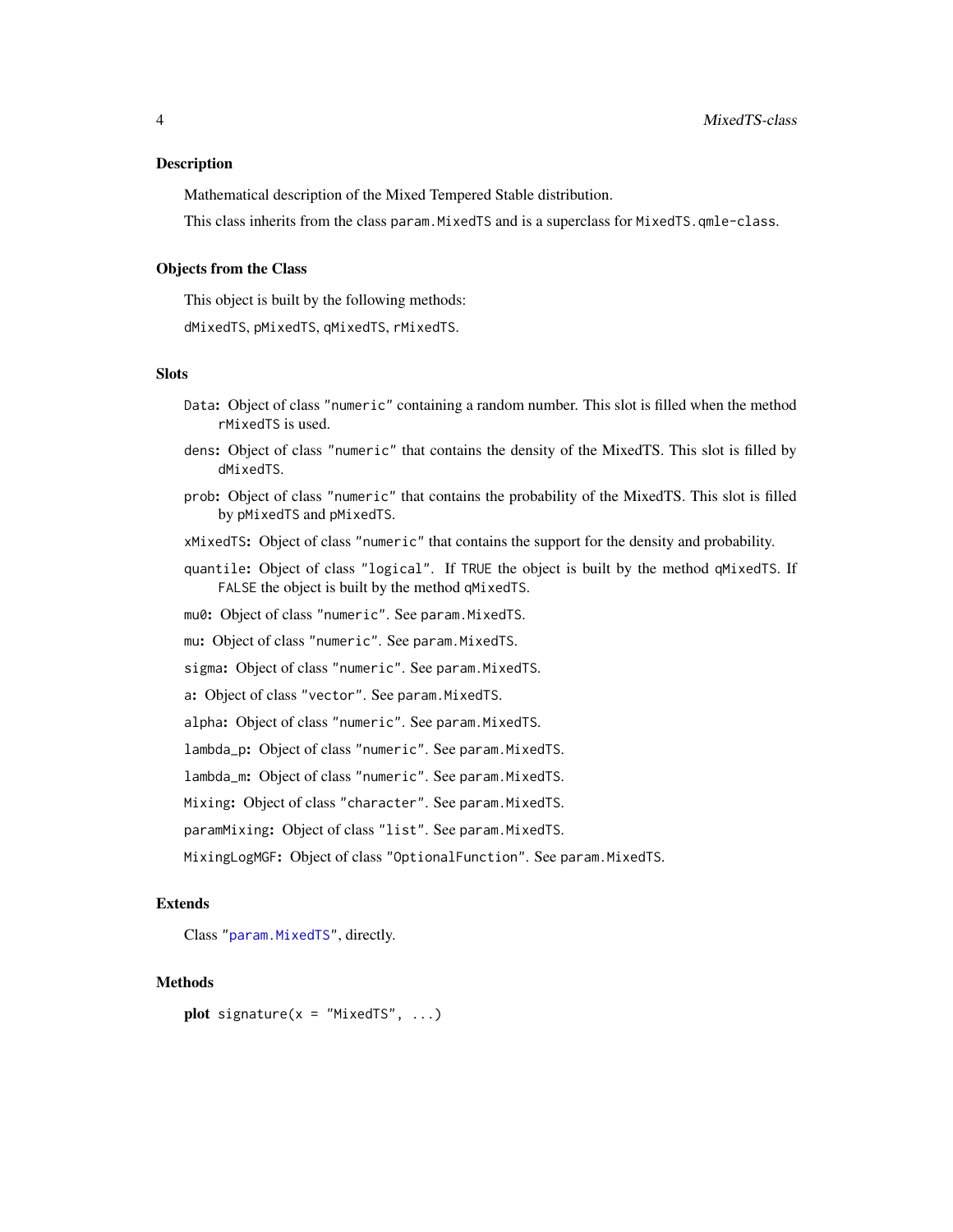<span id="page-4-0"></span>MixedTS.qmle-class MixedTS.qmle*: a class for Maximum Likelihood of Mixed Tempered Stable*

#### **Description**

This class is constructed by function MixedTS.qmle. It is a subclass for the MixedTS-class

#### Objects from the Class

Objects can be created by function MixedTS.qmle.

#### **Slots**

time: Object of class "numeric". Computational Time. coef: Object of class "numeric". Estimated parameters. vcov: Object of class "matrix". Approximate variance-covariance matrix. min: Object of class "numeric". Minimum value of objective function. details: Object of class "list". A list as returned from constrOptim nobs: Object of class "integer". Number of observation. method: Object of class "character". The optimization method used. Data: Object of class "numeric". See MixedTS-class. dens: Object of class "numeric". See MixedTS-class. prob: Object of class "numeric". See MixedTS-class. xMixedTS: Object of class "numeric" . See MixedTS-class. quantile: Object of class "logical". See MixedTS-class. mu0: Object of class "numeric". See MixedTS-class. mu: Object of class "numeric". See MixedTS-class. sigma: Object of class "numeric". See MixedTS-class. a: Object of class "vector". See MixedTS-class. alpha: Object of class "numeric". See MixedTS-class. lambda\_p: Object of class "numeric". See MixedTS-class. lambda\_m: Object of class "numeric". See MixedTS-class. Mixing: Object of class "character". See MixedTS-class. paramMixing: Object of class "list" . See MixedTS-class. MixingLogMGF: Object of class "OptionalFunction". See MixedTS-class.

#### Extends

Class ["MixedTS"](#page-2-1), directly. Class ["param.MixedTS"](#page-6-1), by class "MixedTS", distance 2.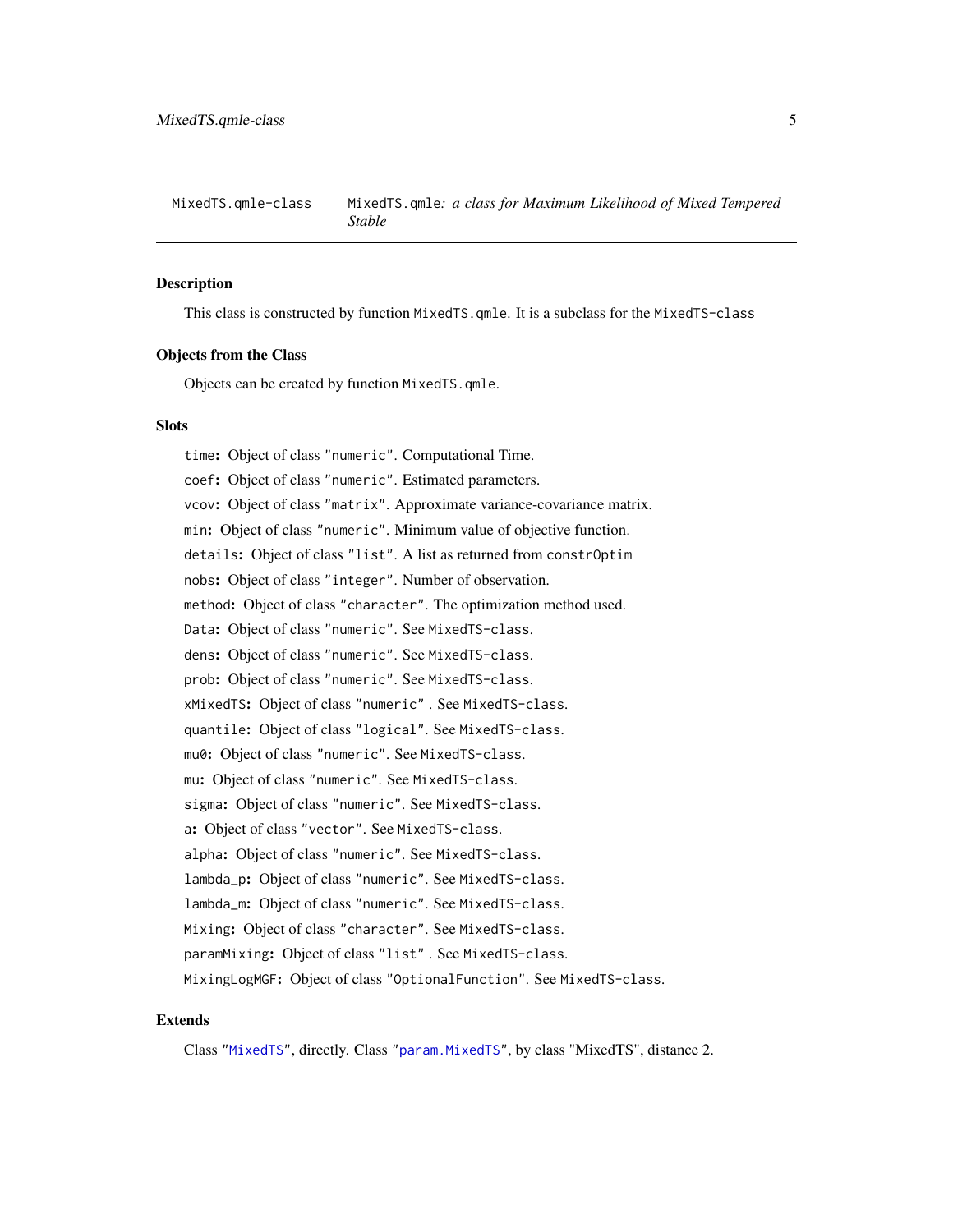#### <span id="page-5-0"></span>Methods

```
summary signature(.Object = "MixedTS.qmle")
coef signature(.Object = "MixedTS.qmle")
vcov signature(.Object = "MixedTS.qmle")
logLik signature(.Object = "MixedTS.qmle")
BIC signature(.Object = "MixedTS.qmle")
AIC signature(.Object = "MixedTS.qmle")
```
mle.MixedTS *Maximum Likelihood Estimation for MixedTS distribution*

### Description

Estimate MixedTS parameters using the Maximum Likelihood Estimation procedure.

### Usage

```
mle.MixedTS(object, start = list(), Data = NULL,
          method = "L-BFGS-B", fixed.param = NULL,
          lower.param = NULL, upper.param = NULL,
          setsup = NULL, setInf = NULL, N = 2^10)
```
#### Arguments

| object      | an object of class param. Mixed TS that contains informations about the model.                                                                                                                         |
|-------------|--------------------------------------------------------------------------------------------------------------------------------------------------------------------------------------------------------|
| start       | a list of parameter for the mle.                                                                                                                                                                       |
| Data        | a numeric object containing the dataset.                                                                                                                                                               |
| method      | methods for optimization routine. See optim for more details.                                                                                                                                          |
| fixed.param | a list of the model parameter that must be fix during optimization routine. Choos-<br>ing alpha=2 the function returns the estimate parameters for the Normal Vari-<br>ance Mean Mixture distribution. |
| lower.param | a list containing the lower bound for the parameters.                                                                                                                                                  |
| upper.param | a list containing the upper bound for the parameters.                                                                                                                                                  |
| setSup      | Internal parameter, see documentation for dMixedTS for more details.                                                                                                                                   |
| setInf      | Internal parameter, see documentation for dMixedTS for more details.                                                                                                                                   |
| N           | Internal parameter, see documentation for dMixedTS for more details.                                                                                                                                   |

#### Value

The function returns an object of class MixedTS.qmle.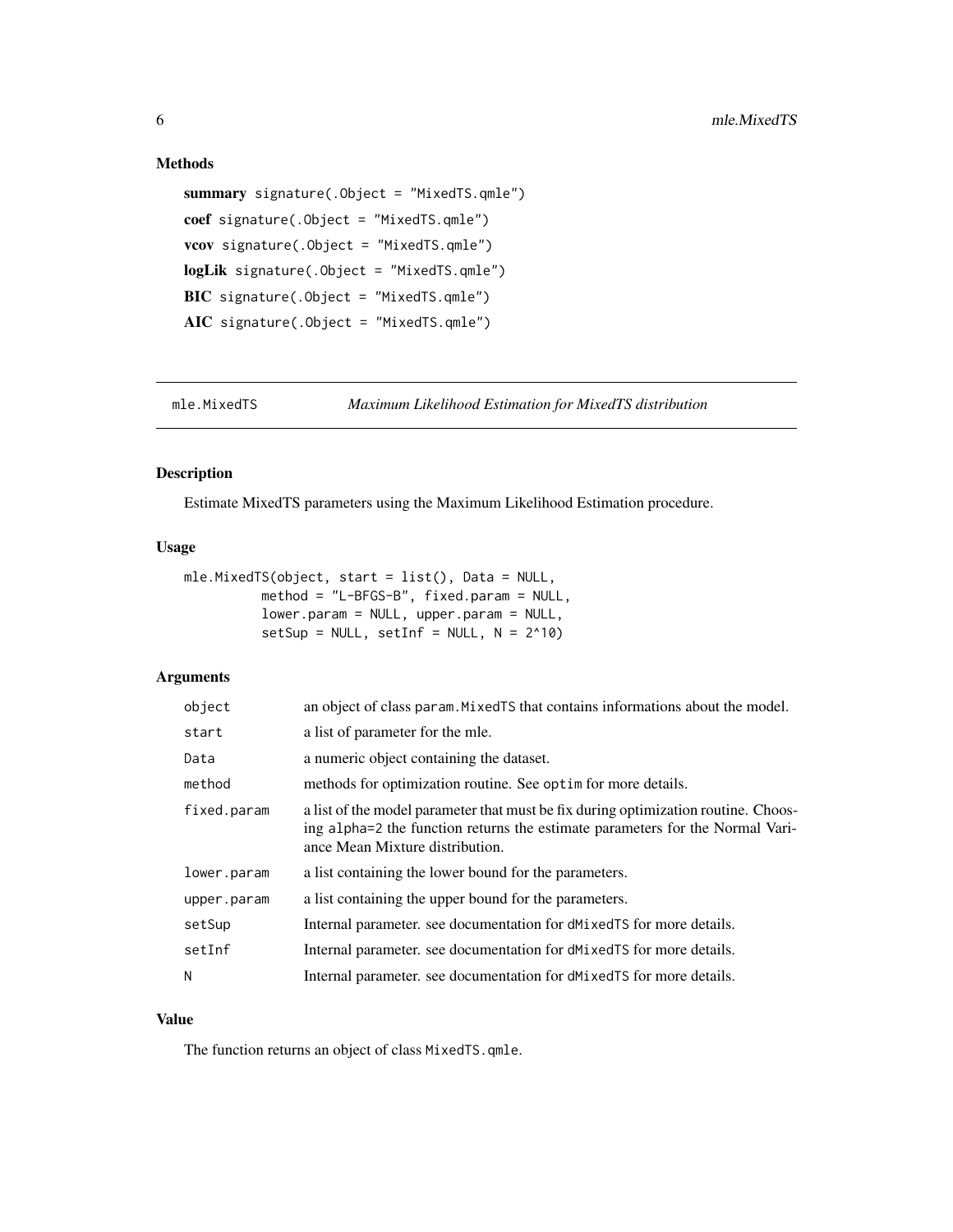#### <span id="page-6-0"></span>param.MixedTS-class 7

#### Examples

```
# First Example:
# We define the Mixed Tempered Stable using the function setMixedTS.param
ParamEx1<-setMixedTS.param(mu0=0, mu=0, sigma=0.4, a=1.5,
                           alpha=0.8, lambda_p=4, lambda_m=1, Mixing="Gamma")
# We generate a sample using the rMixedTS method
set.seed(100)
Rand1 <- rMixedTS(x=5000,object=ParamEx1, setSup=10,setInf=-10,N=2^9)
# Estimate procedure
## Not run:
est1<-mle.MixedTS(object=Rand1 , setSup=10,setInf=-10,N=2^9)
# Show results
summary(est1)
## End(Not run)
```
<span id="page-6-1"></span>param.MixedTS-class "param.MixedTS"*: A mathematical Description of the Mixed Tempered Stable*

#### <span id="page-6-2"></span>**Description**

Main class of the package MixedTS.

#### Objects from the Class

Objects can be created by calls of the form setMixedTS.

#### **Slots**

mu0: a numeric object. mu0 parameter belongs to the real axis.

mu: a numeric object. mu parameter belongs to the real axis

sigma a numeric object. sigma parameter assumes value from zero to infinity.

- **a** a vector object. If numeric, the mixing density  $\vee$  is a Gamma and a is the value of the shape parameter. If string, a is the log of the moment generating function of the mixing density V.
- alpha a numeric object that takes value from 0 to 2. If alpha is fixed to 2, the Mixed Tempered Stable becomes the Normal Variance Mean mixture.

lambda<sub>p</sub> a positive numeric object. It is the right tempering parameter of the random variable X. lambda\_m a positive numeric object. It is the left tempering parameter of the random variable X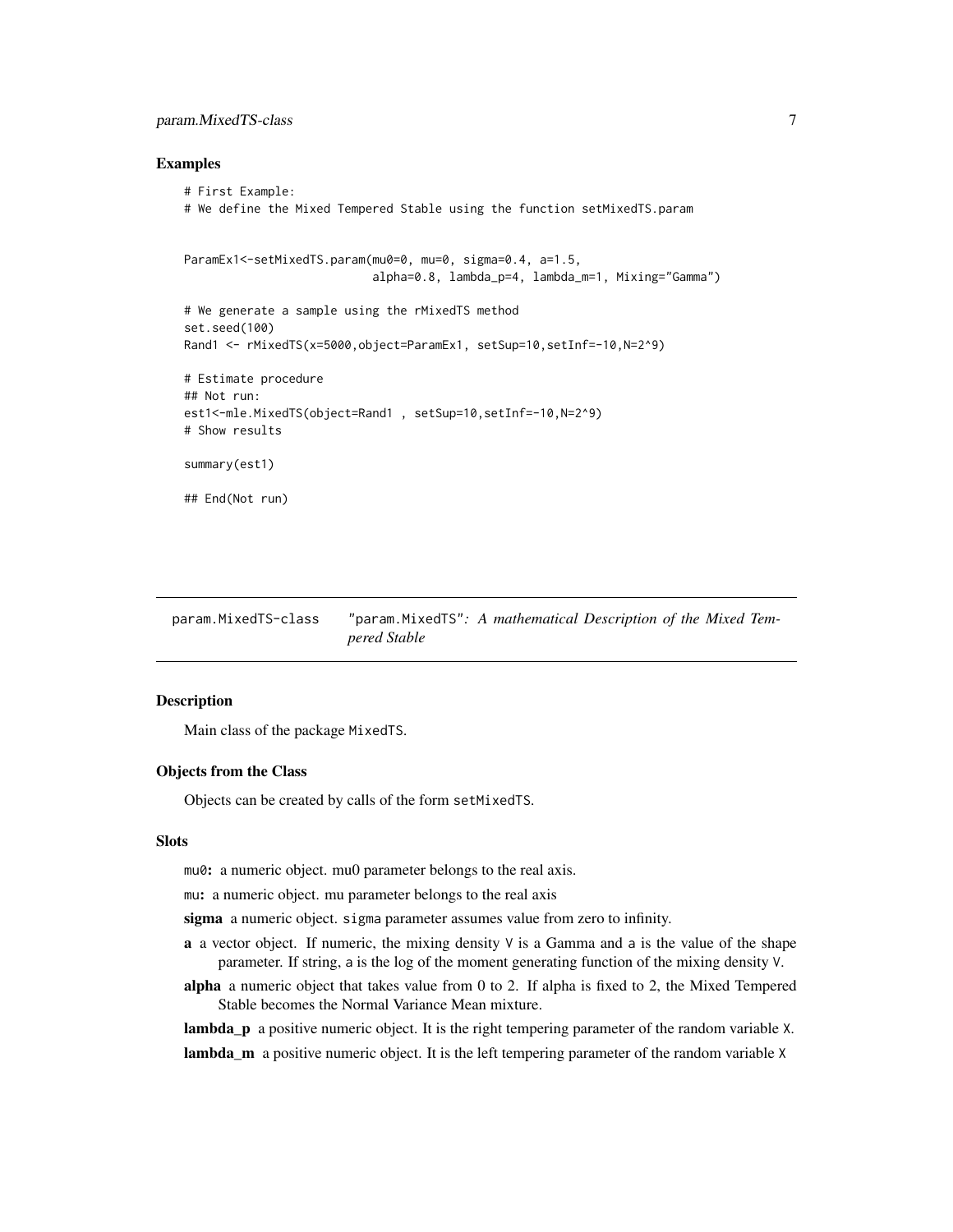- <span id="page-7-0"></span>Mixing a string object indicating the nature of the mixing density V. If Mixing="Gamma" (default value), the V randm variable is a Gamma. If Mixing="Gamma", the user have to specify the log of the moment generating function of the V random variable.
- **paramMixing** a list object. It is an empty list when Mixing="Gamma". If Mixing="User", it is used to pass the values of the Mixing density parameters defined by the User through slot a.
- MixingLogMGF: This slot contains a function that returns the logarithm of mgf for the Mixing density. The function is built internally using the information contains into the slots a, paramMixing.

Parametrization: String that indicates the parametrization used by user for the MixedTS

#### Methods

- dMixedTS signature(object = "param.MixedTS"): Method for computing density of MixedTS. See ["dMixedTS-methods"](#page-1-1) for more details.
- pMixedTS signature(object = "param.MixedTS"): Method for computing probability of MixedTS. See ["pMixedTS-methods"](#page-7-1) for more details.
- qMixedTS signature(object = "param.MixedTS"): Method for computing quantile of MixedTS. See ["qMixedTS-methods"](#page-8-1) for more details.
- rMixedTS signature(object = "param.MixedTS"): Method for computing random numbers of MixedTS. See ["rMixedTS-methods"](#page-8-2) for more details.

initialize signature(object = "param.MixedTS").

Qparam.MixedTS signature(object = "param.MixedTS").

<span id="page-7-1"></span>pMixedTS-methods *Probability of Mixed Tempered Stable distribution*

#### Description

This Method returns the cdf of a Mixed Tempered Stable

#### Methods

signature(object = "param.MixedTS",x = numeric(), setSup=NULL,setInf=NULL,N=2^10) This method returns an object of class MixedTS where the slot prob contains the value of the probability evaluated on the x. setSup and setInf are used to choose + infinity and - infinty. N is the number of point used for discretization in fft algorithm.

#### Examples

```
# First Example
```
# Density of MixedTS with Gamma

```
ParamEx1<-setMixedTS.param(mu0=0, mu=0, sigma=0.4, a=1.5,
                           alpha=0.8, lambda_p=4, lambda_m=1,
                           Mixing="Gamma")
```
# support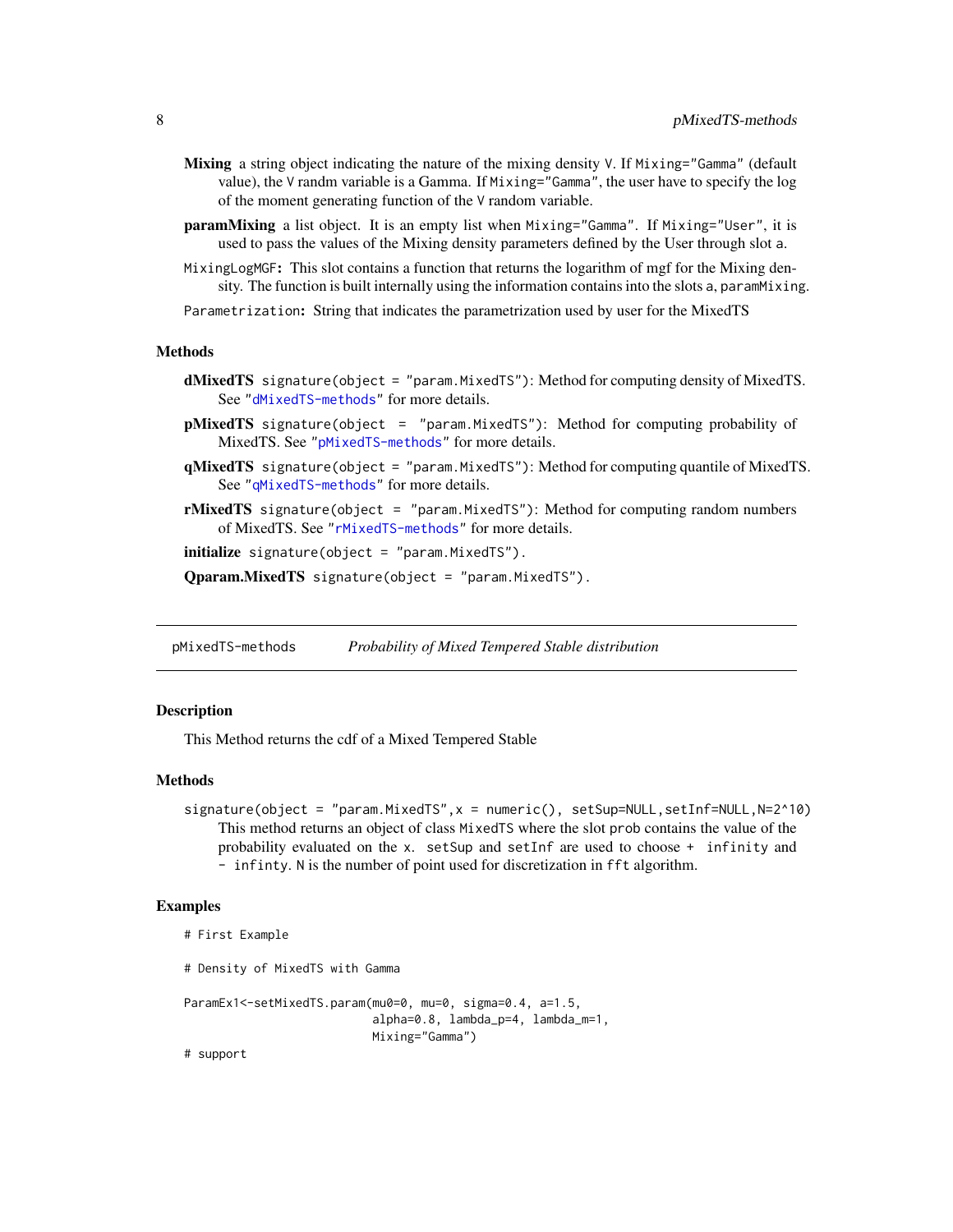```
x<-seq(-3,1,length=100)
prob1<-pMixedTS(x=x,object=ParamEx1,setSup=10,setInf=-10,N=2^7)
plot(prob1)
# Prob of MixedTS with IG
Mix<-"User"
parMix<-list(lamb=1,mu1=1)
logmgf<-("lamb/mu1*(1-sqrt(1-2*mu1^2/lamb*u))")
ParamEx2<-setMixedTS.param(mu0=0, mu=0, sigma=0.4, a=logmgf,
                           alpha=0.8, lambda_p=4, lambda_m=1,
                           Mixing=Mix,paramMixing=parMix)
x<-seq(-3,1,length=100)
prob2<-pMixedTS(x=x,object=ParamEx2,setSup=10,setInf=-10,N=2^7)
plot(prob2)
```
<span id="page-8-1"></span>

| gMixedTS-methods | Quantile of Mixed Tempered Stable distribution |  |
|------------------|------------------------------------------------|--|
|------------------|------------------------------------------------|--|

#### Description

This Method returns the quantile of a Mixed Tempered Stable.

#### Methods

signature(object = "param.MixedTS",x = numeric(), setSup=NULL,setInf=NULL,N=2^10) This method returns an object of class MixedTS where the slot prob contains the value of the quantile evaluated on the x (x is the probability). setSup and setInf are used to choose + infinity and - infinty. N is the number of point used for discretization in fft algorithm.

<span id="page-8-2"></span>rMixedTS-methods *Random number of Mixed Tempered Stable distribution*

#### Description

This Method returns the quantile of a Mixed Tempered Stable.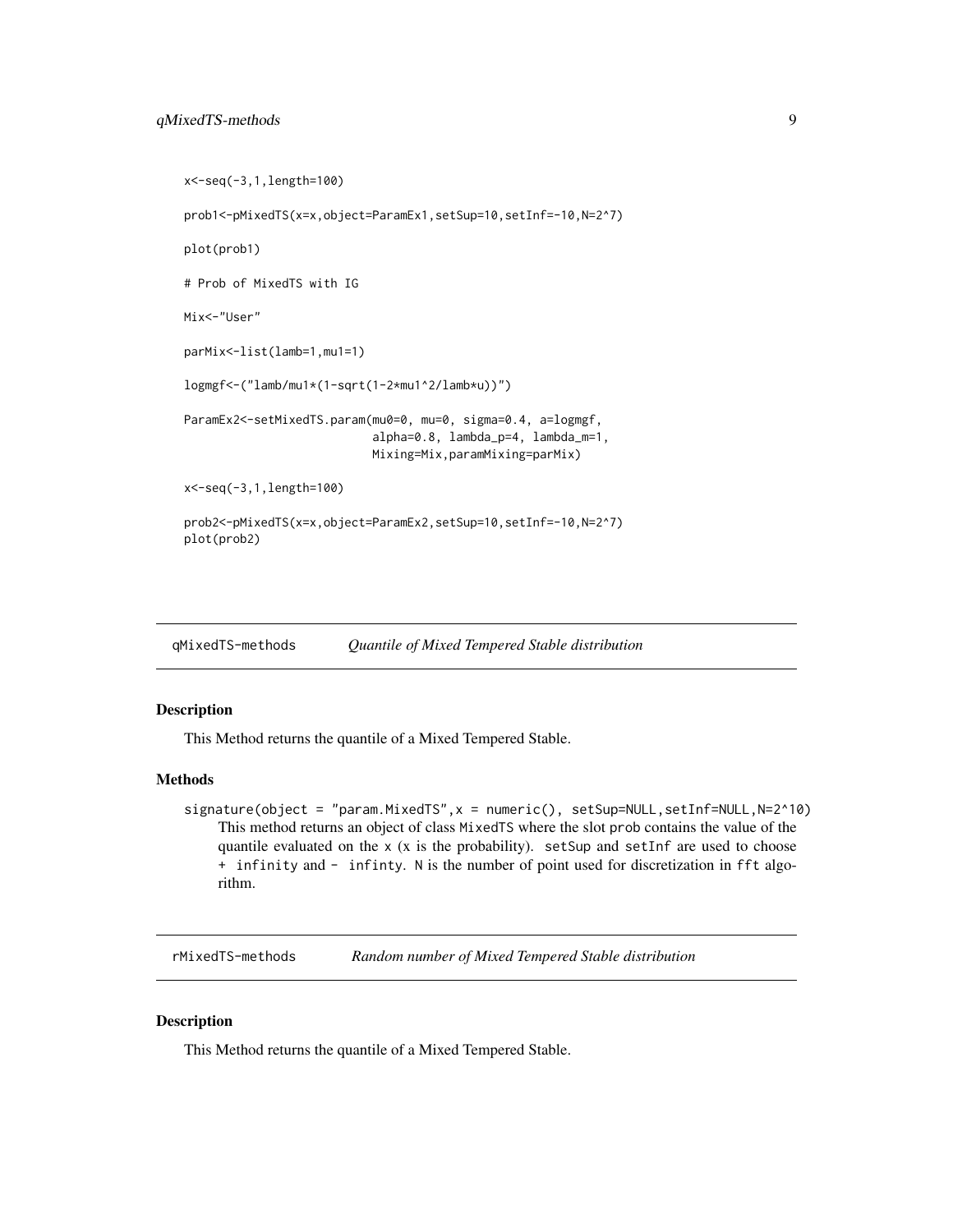#### <span id="page-9-0"></span>Methods

signature(object = "param.MixedTS",x = numeric(), setSup=NULL,setInf=NULL,N=2^10) This method returns an object of class MixedTS where the slot Data contains a set of size x of random numbers. setSup and setInf are used to choose + infinity and - infinty. N is the number of point used for discretization in fft algorithm.

setMixedTS.param *Mixed Tempered Stable distribution*

#### Description

setMixedTS describes the Mixed Tempered Stable distribution introduced in Rroji and Mercuri (2014):

#### Definition

We say that a continuous random variable Y follows a Mixed Tempered Stable distribution if:

Y= mu0+ mu\*V + sigma\*sqrt{V}\*Z

The conditional distribution of random variable given  $V=v$  is a standardized Tempered Stable with parameters (alpha, lambda\_p\*sqrt{v}, lambda\_m) (see Kuchler, U. and Tappe, S. 2014). The distribution of V is infinitely divisible defined on the positive axis.

#### Usage

```
setMixedTS.param(mu0 = numeric(), mu = numeric(),sigma = numeric(), a, alpha = numeric(),lambda_p = numeric(), lambda_m = numeric(),param = numeric(), Mixing = "Gamma", paramMixing = list(), Parametrization = "A")
```
#### **Arguments**

| mu0        | a numeric object. mu $\theta$ parameter belongs to the real axis.                                                                                                                                  |
|------------|----------------------------------------------------------------------------------------------------------------------------------------------------------------------------------------------------|
| mu         | a numeric object. mu parameter belongs to the real axis                                                                                                                                            |
| sigma      | a numeric object. sigma parameter assumes value from zero to infinity.                                                                                                                             |
| a          | a vector object. If numeric, the mixing density $V$ is a Gamma and a is the value<br>of the shape parameter. If string, a is the log of the moment generating function<br>of the mixing density V. |
| alpha      | a numeric object that takes value from 0 to 2. If alpha is fixed to 2, the Mixed<br>Tempered Stable becomes the Normal Variance Mean mixture.                                                      |
| $lambda_p$ | a positive numeric object. It is the right tempering parameter of the random<br>variable X.                                                                                                        |
| $lambda_m$ | a positive numeric object. It is the left tempering parameter of the random vari-<br>able X                                                                                                        |
| param      | a numeric object containing the Mixed Tempered Stable parameters. It is not<br>necessary if we use the previous inputs for defining the distribution. See docu-<br>mentation for more details.     |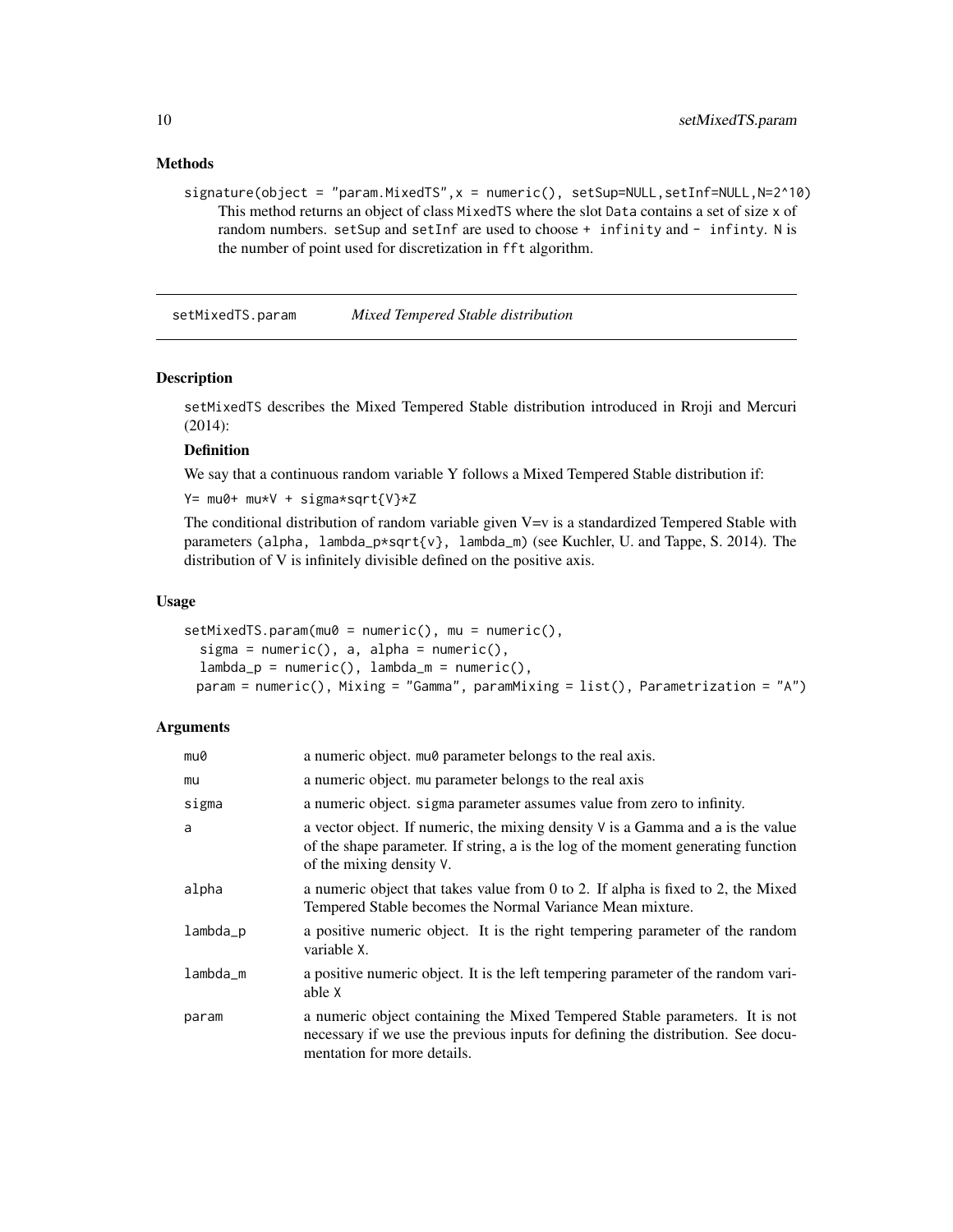<span id="page-10-0"></span>

| Mixing          | a string object indicating the nature of the mixing density V. If Mixing="Gamma"<br>(default value), the $\vee$ randm variable is a Gamma. If Mixing="Gamma", the<br>user have to specify the log of the moment generating function of the V random<br>variable. |
|-----------------|------------------------------------------------------------------------------------------------------------------------------------------------------------------------------------------------------------------------------------------------------------------|
| paramMixing     | a list object. It is an empty list when Mixing="Gamma". If Mixing="User", it<br>is used to pass the values of the Mixing density parameters defined by the User<br>through slot a.                                                                               |
| Parametrization |                                                                                                                                                                                                                                                                  |
|                 | a character string. If Parametrization="A" the default, we use the following<br>definition for MixedTS with gamma density                                                                                                                                        |
|                 | $Y = mu0 + mu*V + sqrt{V}*Z$                                                                                                                                                                                                                                     |
|                 | where V is distributed as a Gamma(a, sigma^2). Otherwise if Parametrization="B"<br>we have:                                                                                                                                                                      |
|                 | $Y = mu0 + mu*V + sigma*sqrt{V}*Z$                                                                                                                                                                                                                               |
|                 | where $V$ is distributed as a Gamma $(a, 1)$ .                                                                                                                                                                                                                   |

#### Details

For particular choices of the tempering parameters the tails of the MixedTS distribution can be heavy or semi-heavy. In particular if the Mixing density is a Gamma, we get the Variance Gamma (Madan and Seneta 1990) and the symmetric Geo-Stable distribution as special cases.

#### Value

This function returns an object of class ["param.MixedTS"](#page-6-2).

#### Note

This class of distributions has the Normal Variance Mean Mixture (Barndorff-Nielsen et al. 1982) as special case.

#### References

Barndorff-Nielsen,O.E., Kent,J. and Sorensen, M. (1982): Normal variance-mean mixtures and zdistributions, *International Statistical Review*, 50, 145-159.

Kuchler, U. and Tappe, S. (2014): Exponential stockmodels driven by tempered stable processes. *Journal of Econometrics*,181 (1), 53-63.

Madan, D.B. and Seneta E. (1990): The variance gamma (V.G.) model for share market returns, *Journal of Business*, 63, 511-524

Rroji, E and Mercuri, L.(2014): Mixed Tempered Stable distribution *UNIMI-Research Papers in Economics, Business, and Statistics*, 64.

#### Examples

# Mixed Tempered Stable with Gamma Mixing density.

```
ParamEx1<-setMixedTS.param(mu0=0, mu=0, sigma=0.4, a=1.5,
                          alpha=0.8, lambda_p=4, lambda_m=1)
```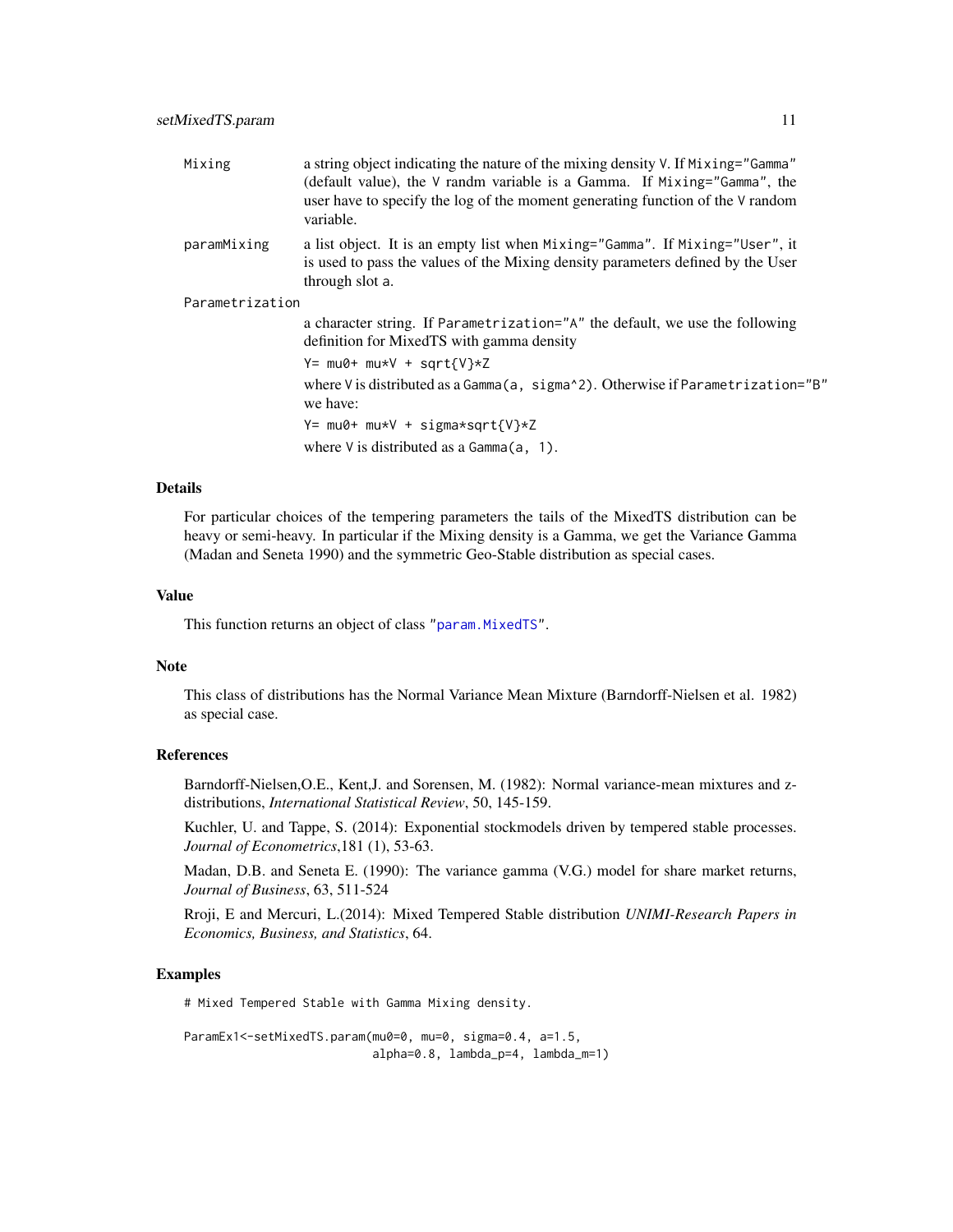# Mixed Tempered Stable with Inverse Gaussian Mixing density. ## As first step we set the "a" parameter ## equal to the log mgf of the inverse gaussian random variable # The log mgf of an Ig with parameter (lamb, mu1) is defined as: logmgf<-("lamb/mu1\*(1-sqrt(1-2\*mu1^2/lamb\*u))") Mix<-"User" # The parameters of the mixing density are set by the following command # line: parMix<-list(lamb=1,mu1=1) ParamEx2<-setMixedTS.param(mu0=0, mu=0, sigma=0.4, a=logmgf, alpha=0.8, lambda\_p=4, lambda\_m=1, Mixing=Mix,paramMixing=parMix)